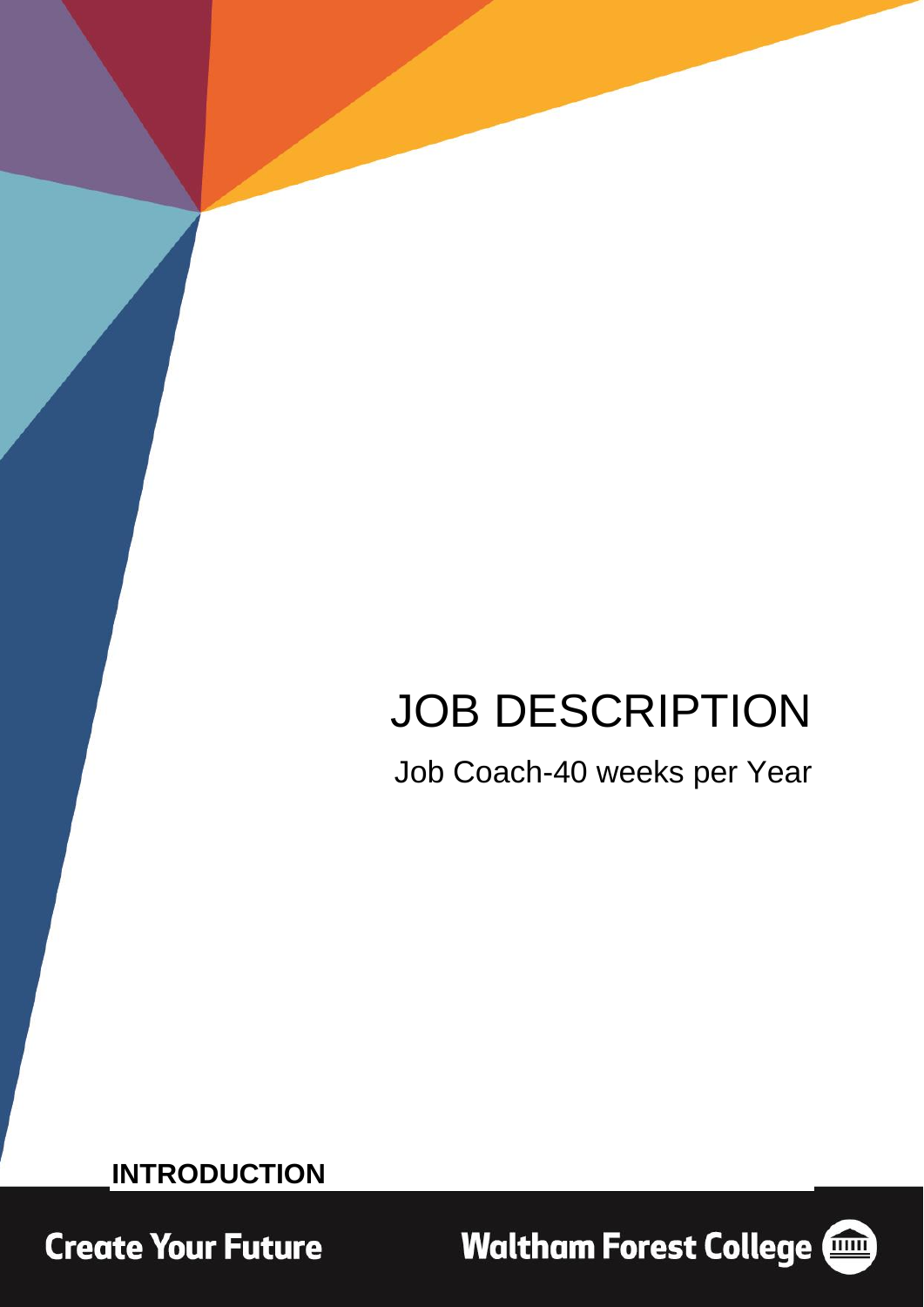Waltham Forest College is one of London's most successful Colleges and in February 2018 Ofsted judged the College to be 'Good' in all that we do. The College is proud to be described as an 'inclusive college' and having a diverse workforce that mirrors our local community.

From the moment you walk into our spectacular building you can see that this is a college built for success. The College firmly believes that our employees are the heart of the organisation and having the right people in the right place is the key to our success

# **OUR VISION**

Careers focussed education inspiring learners to create their future.

## **OUR MISSION**

To deliver outstanding technical and professional learning, which raises aspirations, develops skills and creates futures

## **OUR VALUES**

Our organisational values drive the way we interact with each other and influence our people in creating their future.

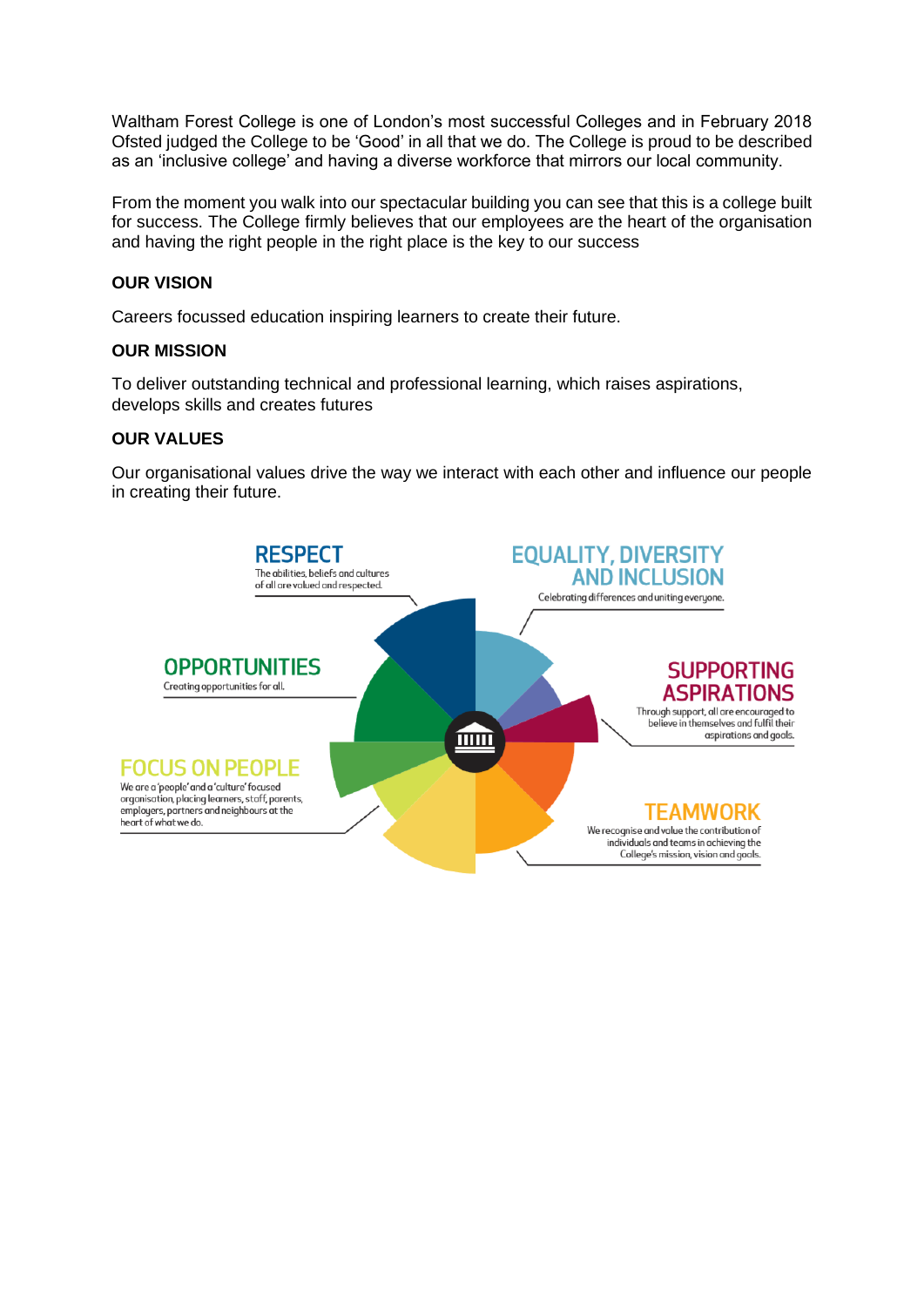### **B DESCRIPTION**

Job Coach-40 weeks per Year

This Job Description sets out the organisational position, reporting lines, key accountabilities and relationships.

| Post                   | Job Coach-40 weeks per Year                |
|------------------------|--------------------------------------------|
|                        |                                            |
| Department             | <b>SEND and ALS</b>                        |
| <b>Pay Spine</b>       | Grade 6 23-35                              |
| <b>Post Reports To</b> | Supported Internship & Project Coordinator |
| <b>Responsible For</b> |                                            |

#### **JOB PURPOSE**

#### **Job Purpose**

The post holder will provide high quality and appropriately targeted support to enable young people with specific learning difficulties, learning and other disabilities to successfully engage with supported internships, work placements, carry out tasks at work and develop their independence and ability to progress to work in future. The role also includes engaging with and supporting employers to source and set up new placements and ensure that appropriate health and safety, safeguarding and monitoring processes are in place.

The post holder will also liaise with families and young people to ensure placements and arrangements are clear alongside keeping records of progress towards planned outcomes.

#### **Duties and Responsibilities**

- 1. To support and coach people with learning difficulties and disabilities into and at work using systematic instruction techniques to teach roles and tasks.
- 2. Work with employers to understand roles that learners or interns will fill so that tasks can be broken down and introduced in appropriate ways. This could include creating supporting materials such as job description, task lists, maps and plans etc).
- 3. Understand the concept of job brokering and be able to negotiate job descriptions that meet employer needs and match to the skills and abilities of learners.
- 4. Demonstrate innovative approaches to employer engagement through marketing and promotion to identify and secure potential opportunities for both paid employment and work experience placements.
- 5. Carry out health and safety checks of placements and supported internship partners premises in collaboration with health and safety colleagues and create risk assessments as required.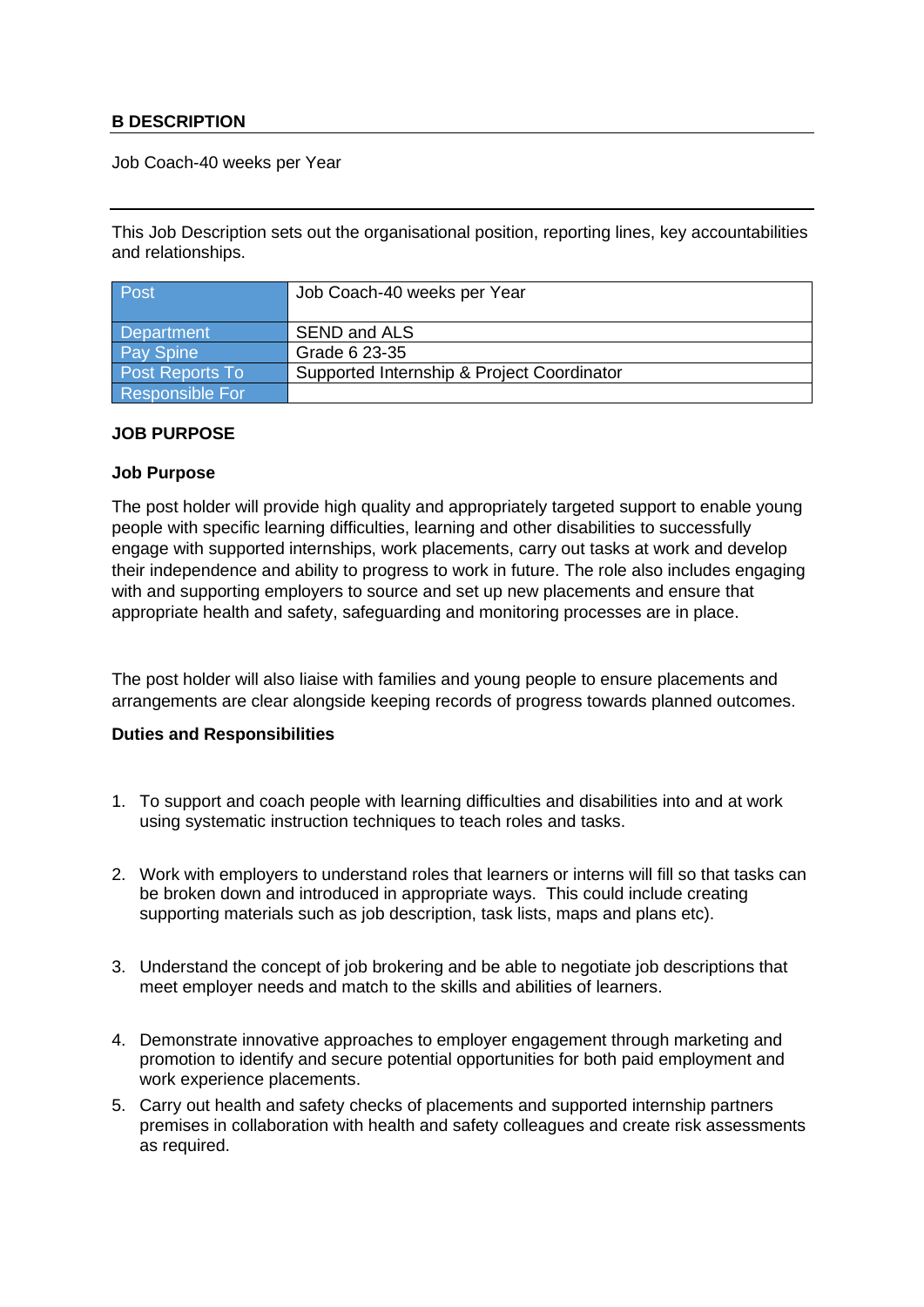- 6. Support employers or providers to make reasonable adjustments and reduce barriers to employment for young people with SEND.
- 7. Support employees at host businesses to become confident in working with and supporting interns and learners to carry out their duties.
- 8. To promote and model professionalism and excellent working behaviours and interpersonal skills with students/trainees at and into work.
- 9. Continually assess each young person both formally and informally to create an adaptable, personalised employability plan and contribute to individual learning plans.
- 10. Keep accurate records of job coaching support provided and liaise closely with the Supported Internship Coordinator and Head of School to agree appropriate levels of support for learners
- 11. Work closely with course tutors where appropriate to provide feedback, take part in learner reviews, contribute to support planning processes and update learner monitoring paperwork including Support Plans and Annual Reviews.
- 12. Undertake and contribute to the development of learning resources and independent learning strategies.
- 13. Undertake entry phase activities such as the interviewing, selection, enrolment, and induction of learners.
- 14. To travel with and travel train or route train students/interns as needed.
- 15. Support with work readiness skills such as time keeping, presentation and attitudes.
- 16. Support learners to apply for paid and unpaid roles, practice and prepare for interviews and travel to and from employer premises for interview and assessment.
- 17. Undertake stretch and challenge opportunities and identify increased responsibilities within job rotations in relation to abilities and skills of young people.
- 18. Support learners within English, maths, employability, and tutorial sessions, liaising with the course teacher to relate the sessions towards the learners' individual placements.
- 19. Support in coordinating activities with other external agencies such as the Youth Participation Service and or any other relevant external providers.
- 20. Manage enterprise projects as appropriate with colleagues and learners.
- 21. Gather and relay information between staff, project partners and providers of work placements.
- 22. Develop an awareness raising programme around employing people with disabilities to be delivered to employers, partners and to colleagues at Newham college where appropriate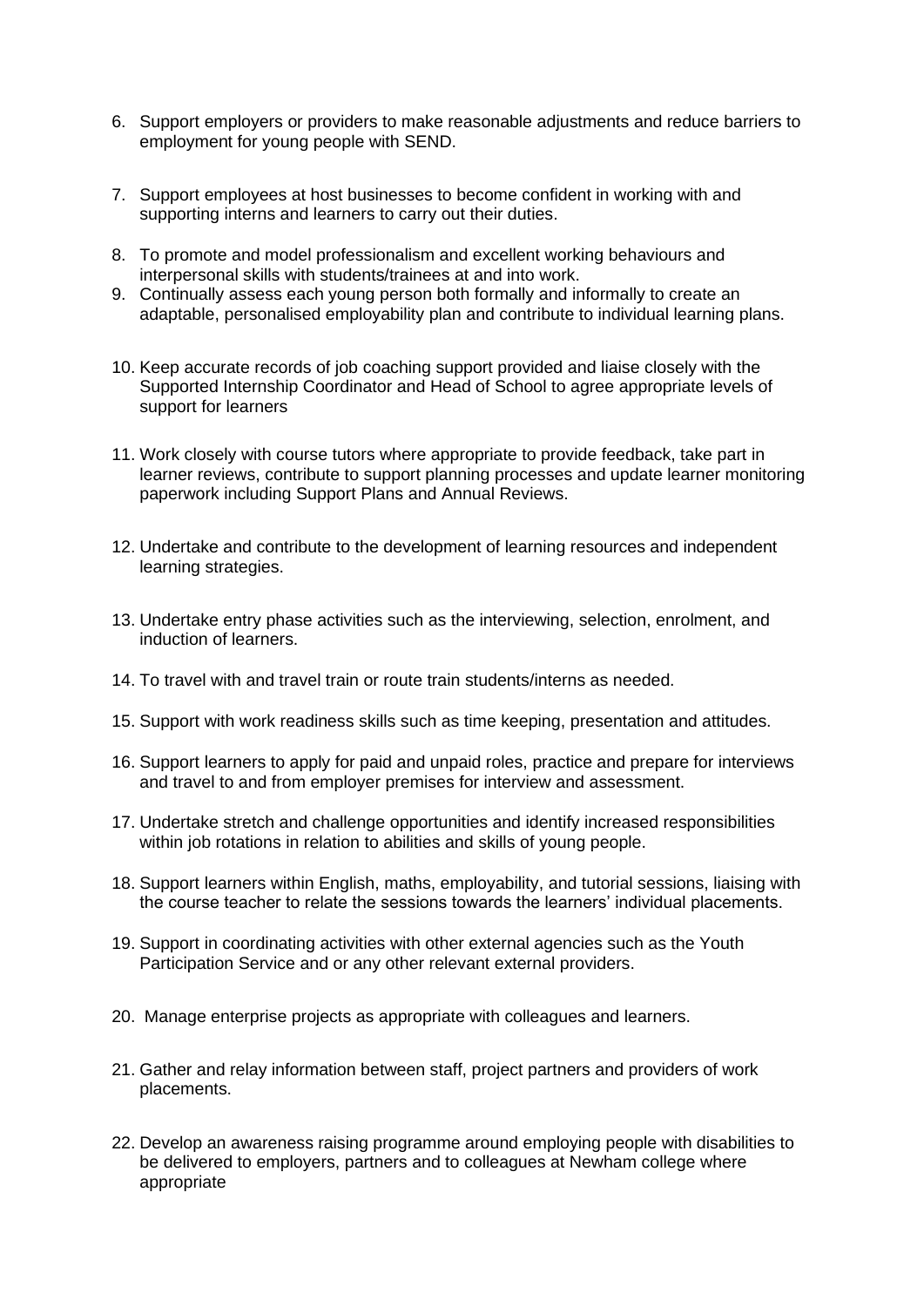- 23. To assist learners with personal hygiene and health needs including the administration of medication as directed.
- 24. To ensure the safety and safeguarding of students/trainees at all times and report using the agreed college procedures.

# **WALTHAM FOREST COLLEGE COMMITMENTS**

Waltham Forest College aspires to be an outstanding College and in recognition of the crucial role that members of staff play, individually and collectively, in achieving and maintaining high standards all employees are required to:

- Be a positive ambassador for the College at all times.
- To adhere to the College's policies, procedures and practices regarding the safeguarding of learners, including attendance at training and updating sessions as required and responding appropriately and supportively to any issues associated with safeguarding.
- Adhere-to the College policies, codes, procedures and frameworks.
- Undertake continuing personal and work related professional and skills development.
- Work collaboratively with colleagues across the College as a whole so as to support the achievement of the College goals.
- Be a positive role model in terms of supporting and promoting equality & diversity.
- Understand and actively support the College's approach to health and safety and, in particular, to take into account the duty of care for others and oneself in all day to day actions.
- Challenge unacceptable behaviour (such as, for example, discriminatory language, not wearing College ID, shouting or playing loud music in corridors, spitting or swearing) whilst not putting one's personal safety at undue risk.
- Make an active and positive contribution to team meetings, one to one sessions with line managers and the appraisal process
- Undertake any other duties consistent with the key responsibilities and/or duties of the post.

In recognition of the ever-changing environment in which the College operates, the contents of this job description will be the subject of regular review in consultation with the post holder.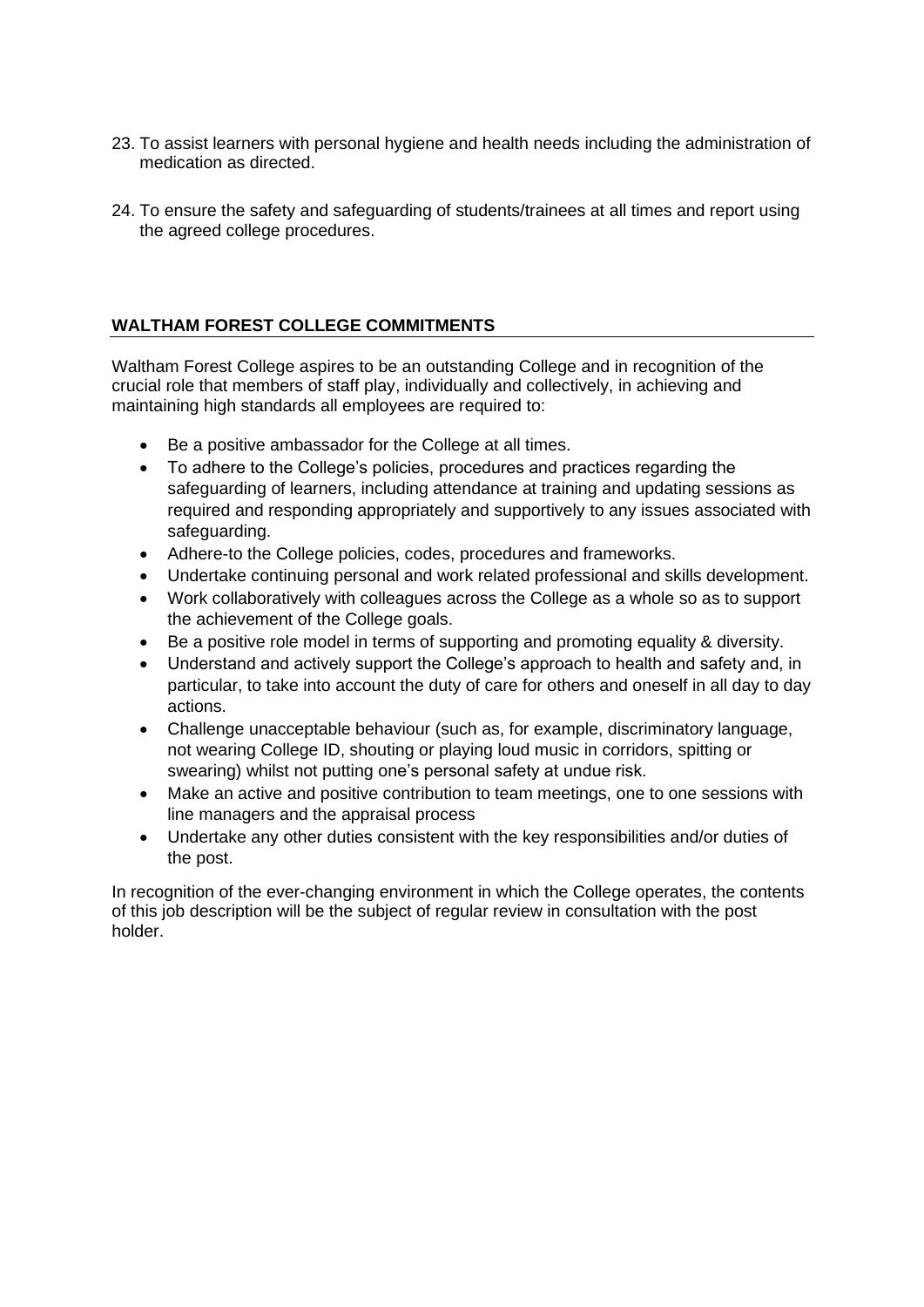# **PERSON SPECIFICATION**

| Essential/Desirable criteria will be identified at*                                                                                                                                                                                                                                                                     |    |   |   |
|-------------------------------------------------------------------------------------------------------------------------------------------------------------------------------------------------------------------------------------------------------------------------------------------------------------------------|----|---|---|
|                                                                                                                                                                                                                                                                                                                         | AF |   | A |
| <b>EDUCATION AND TRAINING</b>                                                                                                                                                                                                                                                                                           |    |   |   |
| Possess a Level 2 qualification in English and Maths or a willingness to<br>achieve within a specified period.<br>Recent Training in the field of Disability/ SEND/Youth<br>Engagement/Mentoring etc                                                                                                                    |    | Е |   |
| The principles underpinning the College's mission and strategic<br>objectives, including equal opportunities                                                                                                                                                                                                            |    | E |   |
| To implement the College's Equality and Diversity policies and to work<br>actively to overcome discrimination on grounds of all protected<br>characteristics; sex, race, religion/belief, disability, sexual orientation,<br>age, pregnancy/maternity, gender reassignment status, marriage/civil<br>partnership status |    | E |   |
| To take responsibility for one's own professional development and<br>participate in relevant internal and external activities                                                                                                                                                                                           | E  |   |   |
| A business-like and customer focused approach to education and<br>training                                                                                                                                                                                                                                              |    | E |   |
| Strong communication skills and the ability to make complex<br>arrangements with parents and carers, young people, employers,<br>teachers, and other partners                                                                                                                                                           |    | E |   |
| A commitment to widening participation in paid work or volunteering for<br>people with SEND and the ability to support employers to understand<br>how to increase employment opportunities for this group of people                                                                                                     |    | E |   |
| Skills to write, evaluate and moderate employment support plans and<br>profiles in response to student needs/progress                                                                                                                                                                                                   |    | E |   |
| The ability to build and sustain effective relationships with learners and<br>where relevant their parents or sponsors                                                                                                                                                                                                  |    | E |   |
| <b>EXPERIENCE</b>                                                                                                                                                                                                                                                                                                       |    |   |   |
| Experience of supporting young people with SEND to develop work<br>skills                                                                                                                                                                                                                                               |    | Е |   |
| Experience of supporting young people with SEND in the workplace, on<br>work experience or on Supported Internship programmes                                                                                                                                                                                           |    | Е |   |
| Experience of working with a range of partners to run successful<br>learning programmes                                                                                                                                                                                                                                 |    | E |   |
| Experience of contributing to quality processes, for example the self-<br>assessment process and of using such processes to achieve<br>demonstrable improvement                                                                                                                                                         |    | Е |   |